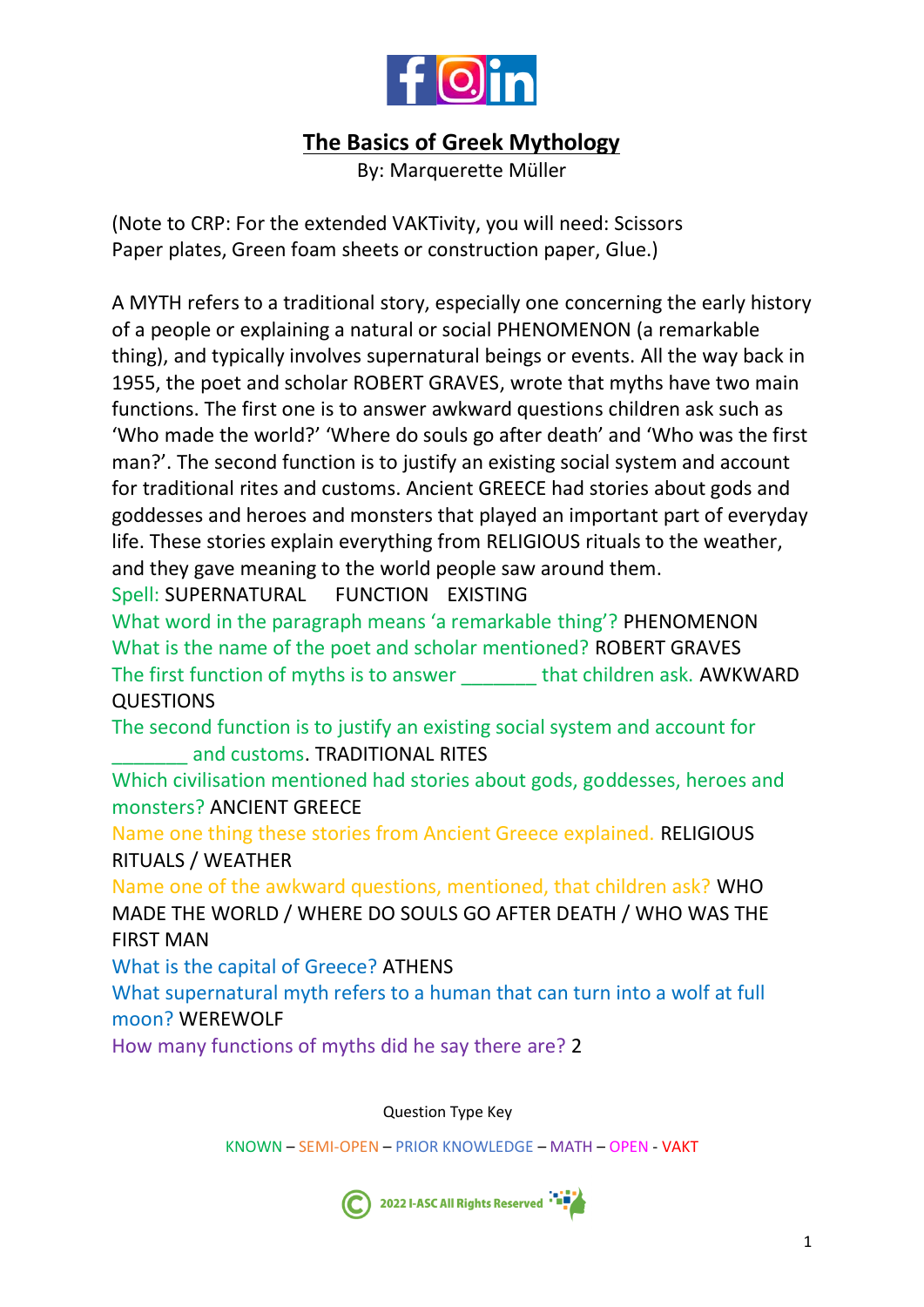

How many years ago did the poet write this? Current year  $-$  1955 =  $($ E.g.  $2022 - 1955 = 67$ 

What are your thoughts on Greek Mythology?

As opposed to the Christian Bible or Hindu VEDAS, Greek mythology has no single original text to introduce all the myths' characters and stories. Instead, the earliest Greek myths were part of an oral tradition that originated in the Bronze Age, and their plots and themes unfolded gradually in the written literature of the ARCHAIC (from or belonging to an ancient period in history) and classical periods.

Spell: INTRODUCE TRADITION EARLIEST

What do we call the religious texts of Hinduism? VEDAS The Bible is used in which religion? CHRISTIANITY Some of the earliest Greek myths were part of an Tradition? ORAL In what age did the oral tradition of Greek myths start? BRONZE AGE What does the word 'Archaic' mean? FROM OR BELONGING TO AN ANCIENT PERIOD IN HISTORY.

Name one of the periods or ages mentioned in this paragraph. BRONZE AGE / ARCHAIC PERIOD / CLASSICAL PERIOD What is the central religious text of Islam? QURAN

Before we dive into the mythology ... Did you know that a lot of consumer products get their names from Greek mythology? For example, when we hear the name NIKE, we think of a swoosh symbol with the famous slogan, "Just Do It" that follows. Nike actually stems from the Greek goddess of victory, Nike. In addition to being the goddess of victory, she also had powers of great speed and flight.

Another example is the website AMAZON.com which is named after the race of mythical female warriors, the Amazonians.



Question Type Key KNOWN – SEMI-OPEN – PRIOR KNOWLEDGE – MATH – OPEN - VAKT

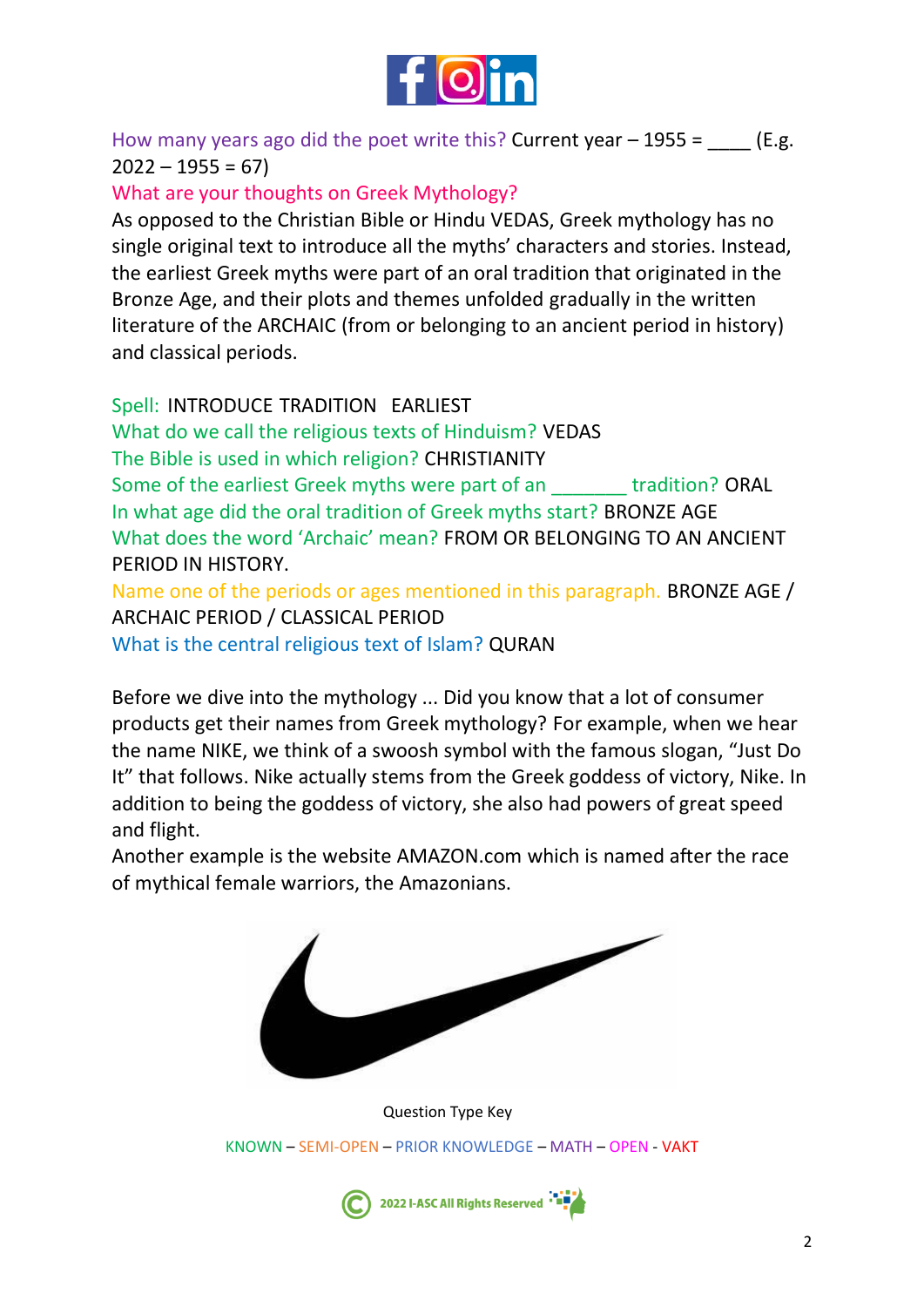

#### Nike Symbol

Spell: DIVE WEBSITE MYTHICAL What is the Nike Company's slogan? JUST DO IT Who is the goddess of victory? NIKE Which group of mythical female warriors is mentioned? AMAZONIANS Name one power mentioned, the goddess of victory had. SPEED / FLIGHT Name another company you know of, similar to Nike, that is famous for their athletic shoes. ADIDAS / PUMA / ASICS Name another consumer product named after Greek mythology. AJAX / GOLDEN FLEECE / PANDORA / ATLASSIAN / ORION PICTURE / PROMETHEUS ENTERTAINMENT/ MIDAS If you could change a company's name to a Greek god's name, which company would it be, and to what?

VAKT: Trace the Nike symbol with your finger.

Around 700 BCE, the poet HESIOD wrote a poem, The THEOGONY, that offered the first written COSMOGONY (origin story) of Greek mythology. The Theogony tells the story of the universe's journey from nothingness to being, and gives clarity on the ELABORATE family tree of elements, gods and goddesses who evolved from Chaos and descended from GAIA (Earth), OURANOS (Sky), PONTOS (Sea) and TARTAROS (the Underworld).

Spell: POET WRITTEN DESCENDED Who is the poet mentioned in this paragraph? HESIOD What is the name of the poem mentioned? THE THEOGONY What does the word 'cosmogony' mean? ORIGIN STORY What does 'Tartaros' mean in English? THE UNDERWORLD What does The Theogony tell us about? THE STORY OF THE UNIVERSE'S JOURNEY FROM NOTHINGNESS TO BEING. Name one of the Greek forms mentioned, that gods and goddesses descended from. GAIA / OURANOS / PONTOS / TARTAROS

Name one of the four main elements. EARTH / WATER / AIR / FIRE Around when did Hesiod write the poem? 700 BCE

Question Type Key

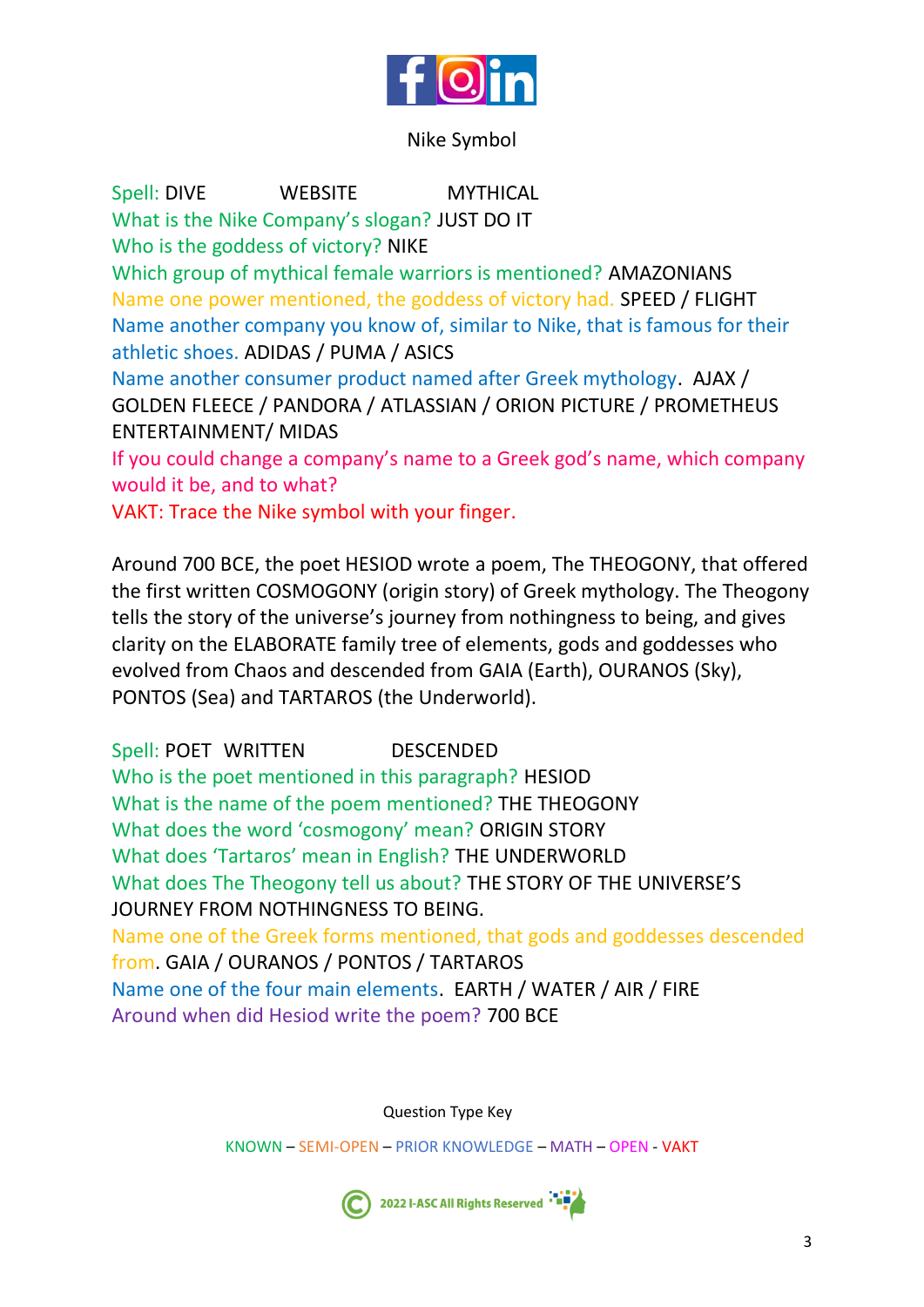

At the centre of Greek mythology is the PANTHEON (the gods of a people) of DEITIES (gods or goddesses), the Olympians. They were named after the highest mountain in Greece, MOUNT OLYMPUS, with a height of 2,917 km, because it was speculated to be their home.

From their PERCH (a prominent position), they ruled every aspect of human life. Olympian gods and goddesses looked like humans, but could transform into animals and other things. Many myths detailed that they were vulnerable to human FOIBLES (a minor flaw or shortcoming in character or behaviour ; weakness) and passions.

## Spell: MOUNTAIN TRANSFORM ASPECT What is the highest mountain in Greece? MOUNT OLYMPUS Who was named after the highest mountain in Greece? THE OLYMPIANS What word mentioned in this paragraph means gods or goddesses? DEITIES What word describes 'a minor flaw or shortcoming in character or behaviour?' FOIBLES What does the word 'perch' in this scenario, mean? A PROMINENT POSITION What does the word 'pantheon' mean? THE GODS OF A PEOPLE Give one definition mentioned, of the word 'foibles'. A MINOR FALW OR SHORTCOMING IN CHARACTER OR BEHAVIOUR / WEAKNESS Name one of the things mentioned, that Olympians were vulnerable to. HUMAN FOIBLES / HUMAN PASSIONS What is the highest mountain on Earth? MOUNT EVEREST How hight is Mount Olympus in metres? 2 917 METRES Mount Everest is 8,849 kilometres high, how high is this in metres? 8 948 **METRES**

So, you're probably wondering by now, who are the Olympians? The Olympians started their reign after they won a ten-year-long war with the TITANS, called the TITANOMACHY. There are twelve main Olympians, lead by ZEUS, known as the king of all gods (and father to many), and god of weather, law and fate. Before we get to the Olympians, we first need to understand the family dynamics, and that starts with Zeus.

Spell: PROBABLY KING WONDERING Who is known as the king of all gods? ZEUS

Question Type Key

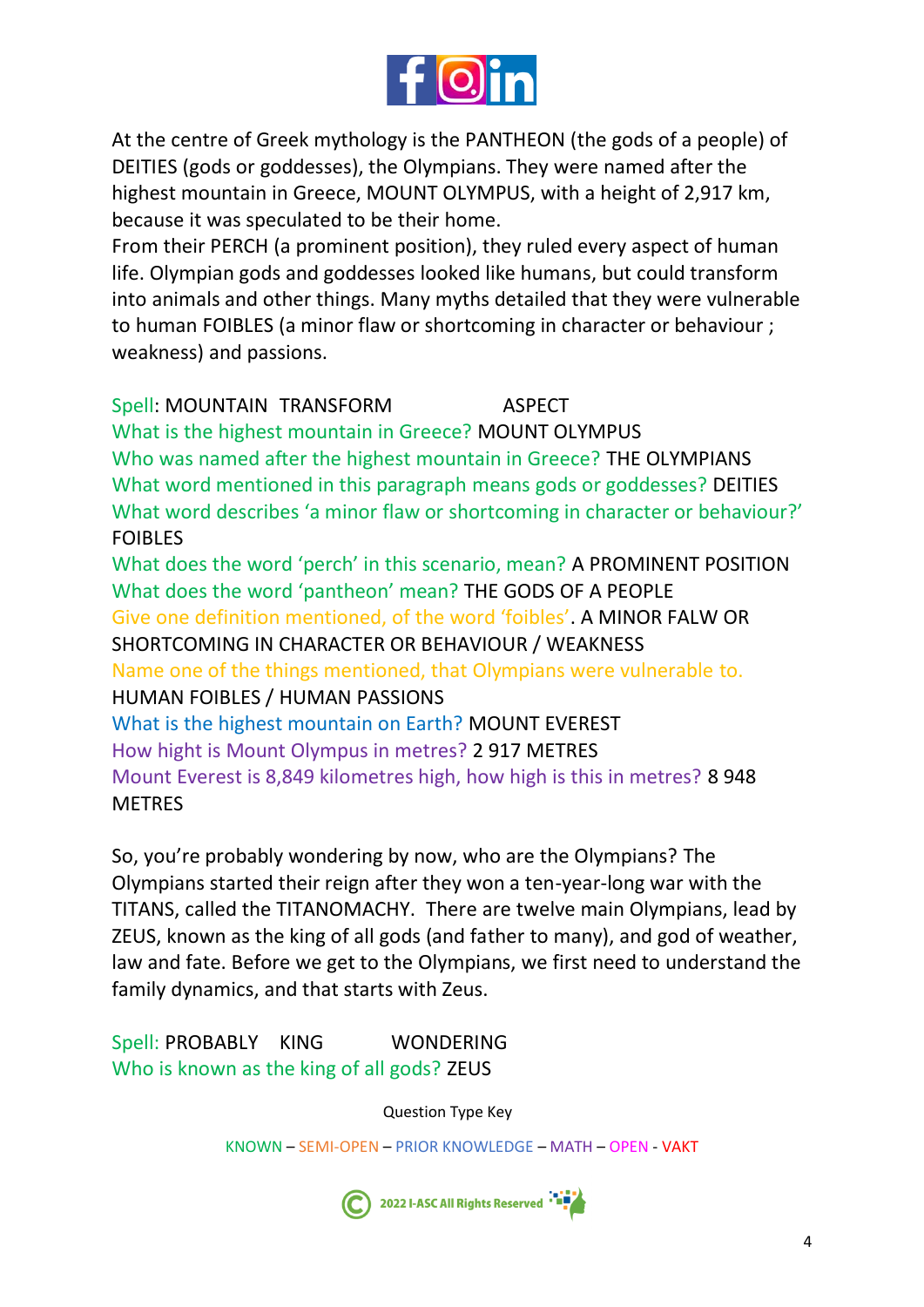

What was the war with the Titans known as? TITANOMACHY Name one thing mentioned, Zeus is the god of. WEATHER / LAW / FATE Give one word that describes a period of 10 years. DECADE How many main Olympians are there? 12 How long did the war with the TITANS last? 10 YEARS

Zeus was PARADOXICALLY (A statement that seems to contradict itself but may nonetheless be true) the youngest and oldest child of the Titans, CRONUS and RHEA. This was because soon after the Creation of the world, the ruler, Cronus, swallowed Zeus's three sisters and two brothers at birth, because he learned that one of them would overthrow him. Zeus would have had the same fortune, if Rhea hadn't slipped Cronus a stone wrapped in baby clothes in his place, hiding the youngest offspring in a cave on the island of CRETE. Zeus grew up in secret and he then managed to trick his father into REGURGITATING (To cause to pour back, especially to cast up [partially digested food]) all his siblings.

Spell: CONTRADICT FORTUNE DIGESTED What word describes a statement that seems to contradict itself but may nonetheless be true? PARADOXICALLY On what island did Rhea hide Zeus from his father? CRETE Give one word to describe what Cronus did to Zeus's siblings? SWALLOWED Why did Cronus swallow his children? HE LEARNED THAT ONE OF THEM WOULD OVERTHROW HIM. What does 'paradoxically' mean? A STATEMENT THAT SEEMS TO CONTRADICT ITSELF BUT MAY NONETHELESS BE TRUE / A CONTRADICTING STATEMENT Name one of Zeus's parents. CRONUS / RHEA Give a synonym for the word 'regurgitating'. VOMIT / THROW UP / PUKE / BARF / CHUNDER How many sisters did Zeus have? 3 How many brothers did Zeus have? 2 How many siblings, in total, did Zeus have? Show your calculations.  $3 + 2 = 5$ 

Cronus and Rhea's firstborn child was HESTIA, the goddess of family, the home, the state and the HEARTH. When the gods APOLLO and POSEIDON became suitors for her hand, she swore to remain an eternal virgin. Zeus then

Question Type Key

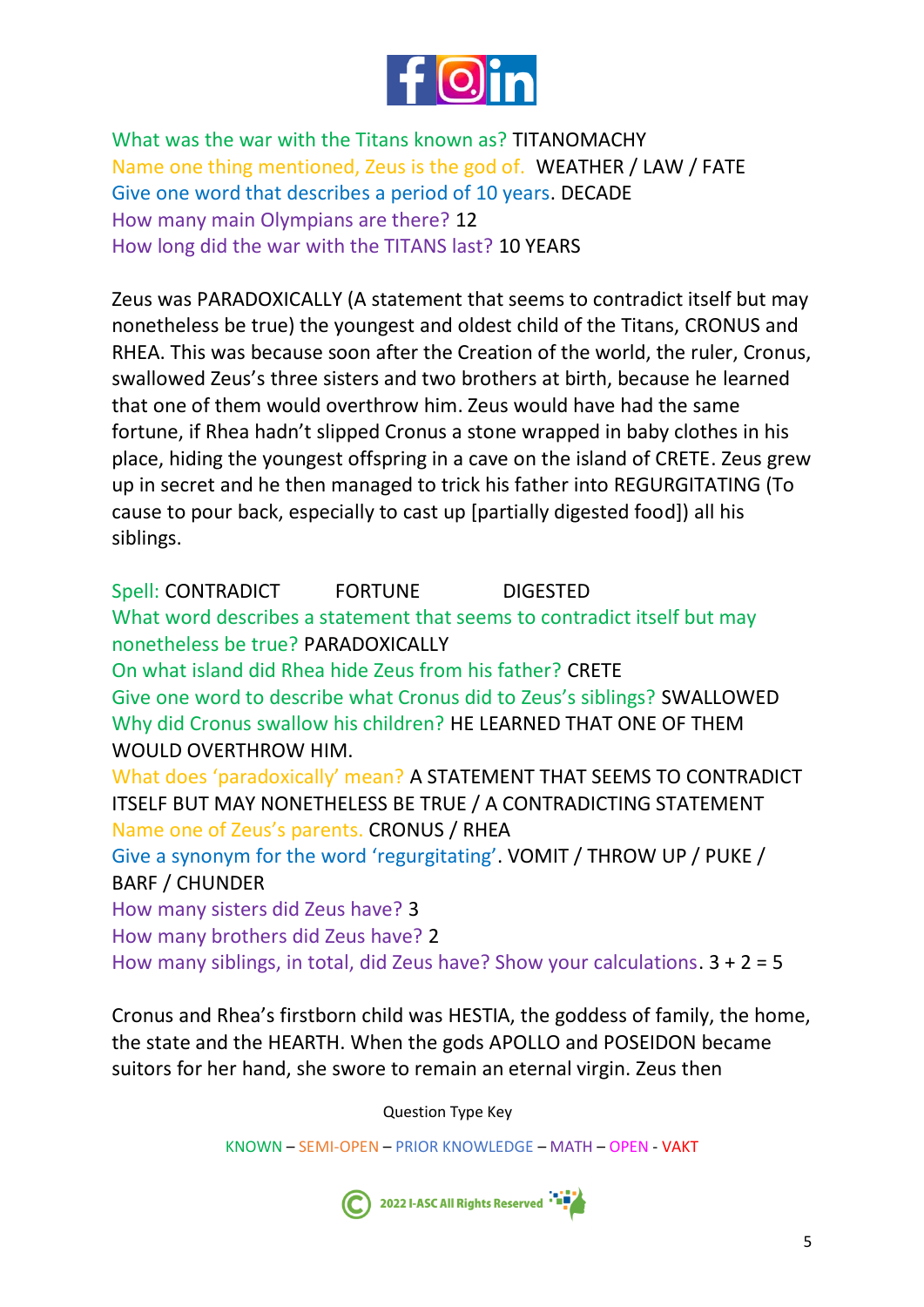

bestowed upon her the honour of presiding over all sacrifices. HERA, one of Zeus' sisters, as well as his legal wife, was the goddess of marriage, family, and women. She presided over weddings, blessing every marital union. His other sister, DEMETER, was the goddess of AGRICULTURE and vegetation.

Spell: SUITORS BESTOWED SACRIFICES Who was Cronus and Rhea's firstborn child? HESTIA Which one of Zeus' sisters is also his legal wife? HERA Demeter was the goddess of agriculture and \_\_\_? VEGETATION Name one of the things mentioned, Hestia was the goddess of. FAMILY / HOME / STATE / HEARTH Name one of Hestia's suitors mentioned. APOLLO / POSEIDON Name one thing mentioned, Hera was goddess of. MARRIAGE / FAMILY / WOMEN

This brings us to Zeus's brothers. The eldest brother, HADES, was the ruler of the Underworld. After the gods defeated Cronus, his sons divided his kingdom among them, and the realm of the dead fell by lot to Hades. He ruled the underworld with his wife, PERSEPHONE, aided by a three-headed dog, the CERBERUS, who guarded the gates of death. Zeus's other brother, Poseidon, ruled over the kingdom of the sea, and was the god of storms and earthquakes. He is often seen as the tamer or father of horses, and famous for having a trident. Zeus also had a half-brother, CHIRON, who was a CENTAUR (a creature with the upper body of a human, and the lower body of a horse). Unlike other centaurs, who were considered violent and savage creatures, Chiron was famous for his wisdom and knowledge of medicine.

Question Type Key

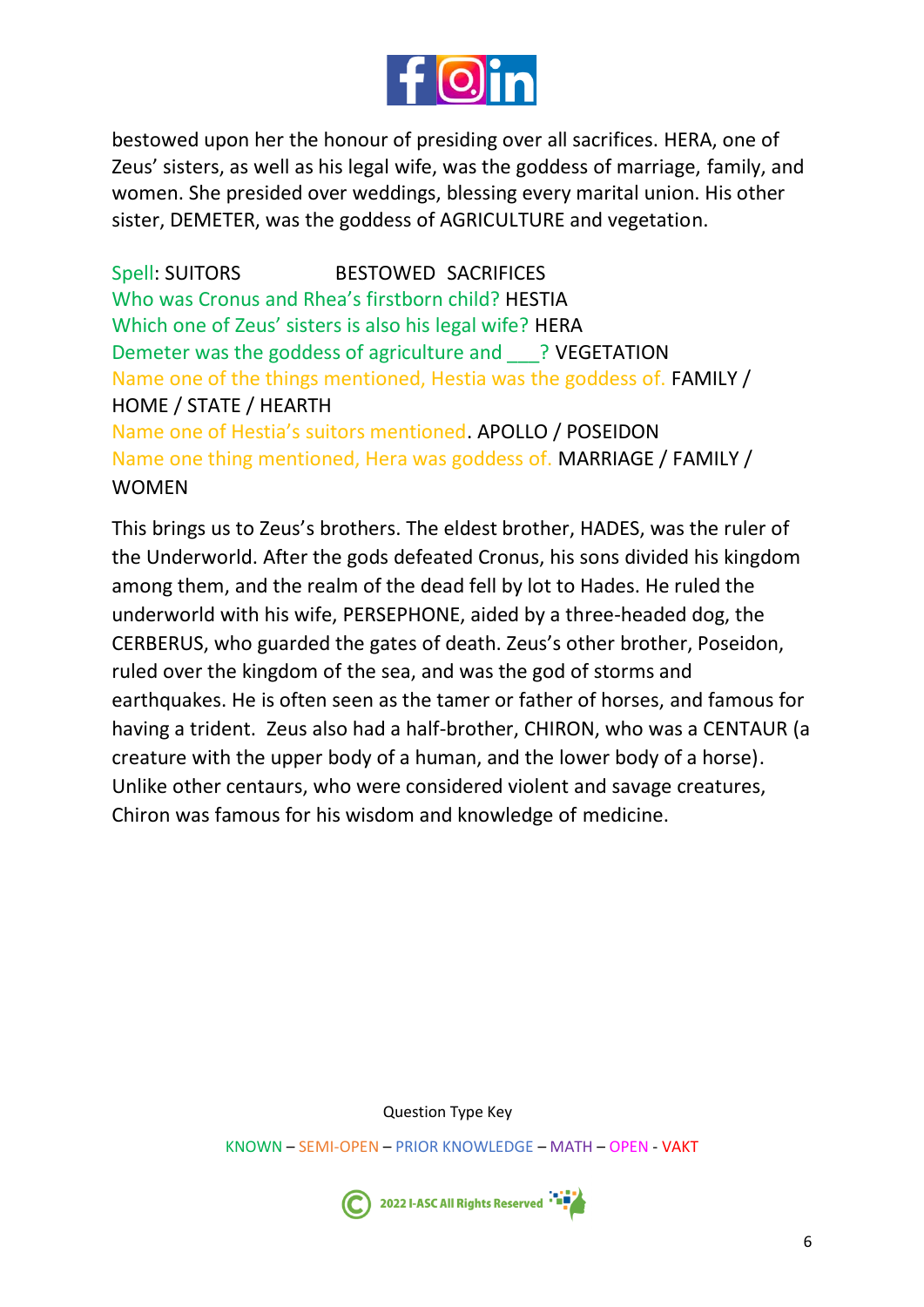



A depiction of a centaur.

Spell: BROTHERS KINGDOM FAMOUS What was Hades the ruler of? THE UNDERWORLD Who was Hades's wive? PERSEPHONE What was the three-headed dog called? CERBERUS What did the Cerberus guard? THE GATES OF DEATH What did Poseidon rule over? THE KINGDOM OF THE SEA Chiron was famous for his wisdom and knowledge of \_\_\_\_? MEDICINE What was Poseidon also often seen as? TAMER OR FATHER OF HORSES Name any one of Zeus's brothers mentioned. HADES / POSEIDON / CHIRON Name one word mentioned, centaurs are usually described as. VIOLENT / SAVAGE What Greek mythological creature is described as a man with a goat's ears, tails, legs and horns? SATYR

What is Poseidon's Roman name? NEPTUNE

VAKT: Point to the horse part of the centaur.

Zeus, Hera, Demeter, and Poseidon were part of the Olympians. Joining them as well, are Zeus and Hera's children, ARES, the war god, and HEPHAESTUS, the god of BLACKSMITHS (a person who makes and repairs things in iron by hand) and fire. Also part of the Olympians, were Zeus's children with LETO, his lover, APOLLO, the god of the sun and light, and ARTEMIS, goddess of the hunt and moon. Another one of Zeus's sons also part of the Olympians is HERMES, the

Question Type Key

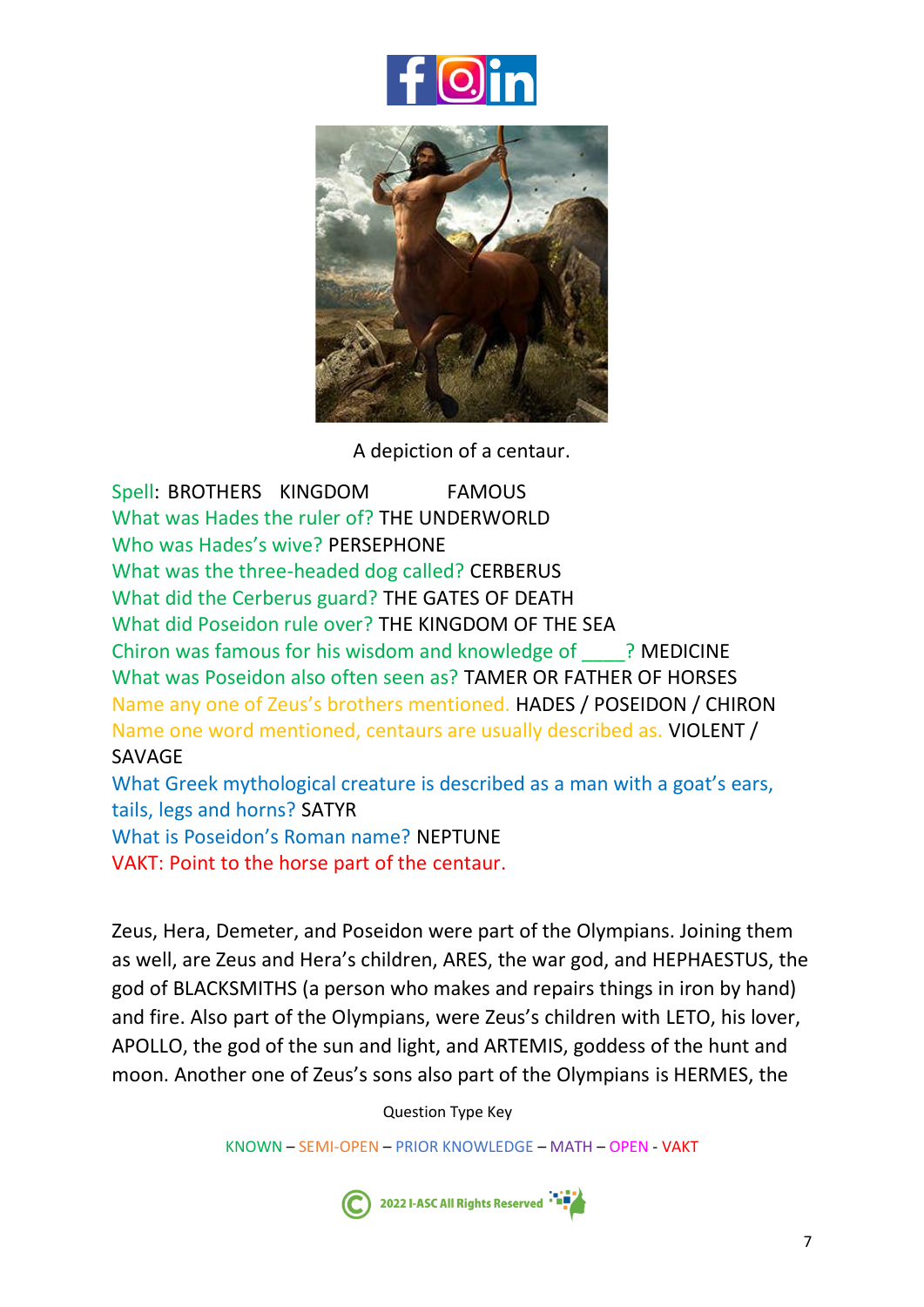

messenger of gods. After learning that his first wife, METIS's next child may overthrow him, Zeus swallowed her, not knowing she was already pregnant. He got terrible headaches and asked Hephaestus to strike him with his axe. ATHENA, the goddess of wisdom and war was then born fully armed.

Spell: HUNT WISDOM HEADACHES What was Ares the god of? WAR What do we call a person who makes and repairs things in iron by hand? BLACKSMITH Who was the god of blacksmiths and fire? HEPHAESTUS Who was Apollo and Artemis's mother? LETO Who was the goddess of the hunt and moon? ARTEMIS Hermes was the \_\_\_\_\_ of gods. MESSENGER Why did Zeus swallow Metis? HE LEARNED THAT METIS'S NEXT CHILD MIGHT OVERTHROW HIM Name one of Zeus and Hera's children mentioned. ARES / HEPHAESTUS Name one thing mentioned, Apollo was the god of. SUN / LIGHT Athens was named after which goddess? ATHENA Which city is named after Athena? ATHENS

The eleventh Olympian, the goddess of love and beauty is APHRODITE. There are two myths relating to her birth. According to the poet, HOMER, Aphrodite was the daughter of Zeus and the Titaness DIONA. However, HESIOD retells the much more famous myth. According to him, Aphrodite was born when Uranus's genitals fell into the sea after he was castrated by his son Cronus. The goddess of love emerged from the waters on a SCALLOP shell, fully-grown, and more beautiful than anything anyone had ever seen before or since. Hestia and Dionysus are INTERCHANGEABLE the twelfth Olympians.

Spell: DAUGHTER EMERGED ELEVENTH The first myth says that Aphrodite was the daughter of Zeus and <br>
PlONA Who tells the myth that Aphrodite was born to Zeus and Diona? HOMER Who wrote about the more famous myth? HESIOD

Name one thing Aphrodite was the goddess of. LOVE / BEAUTY

Question Type Key

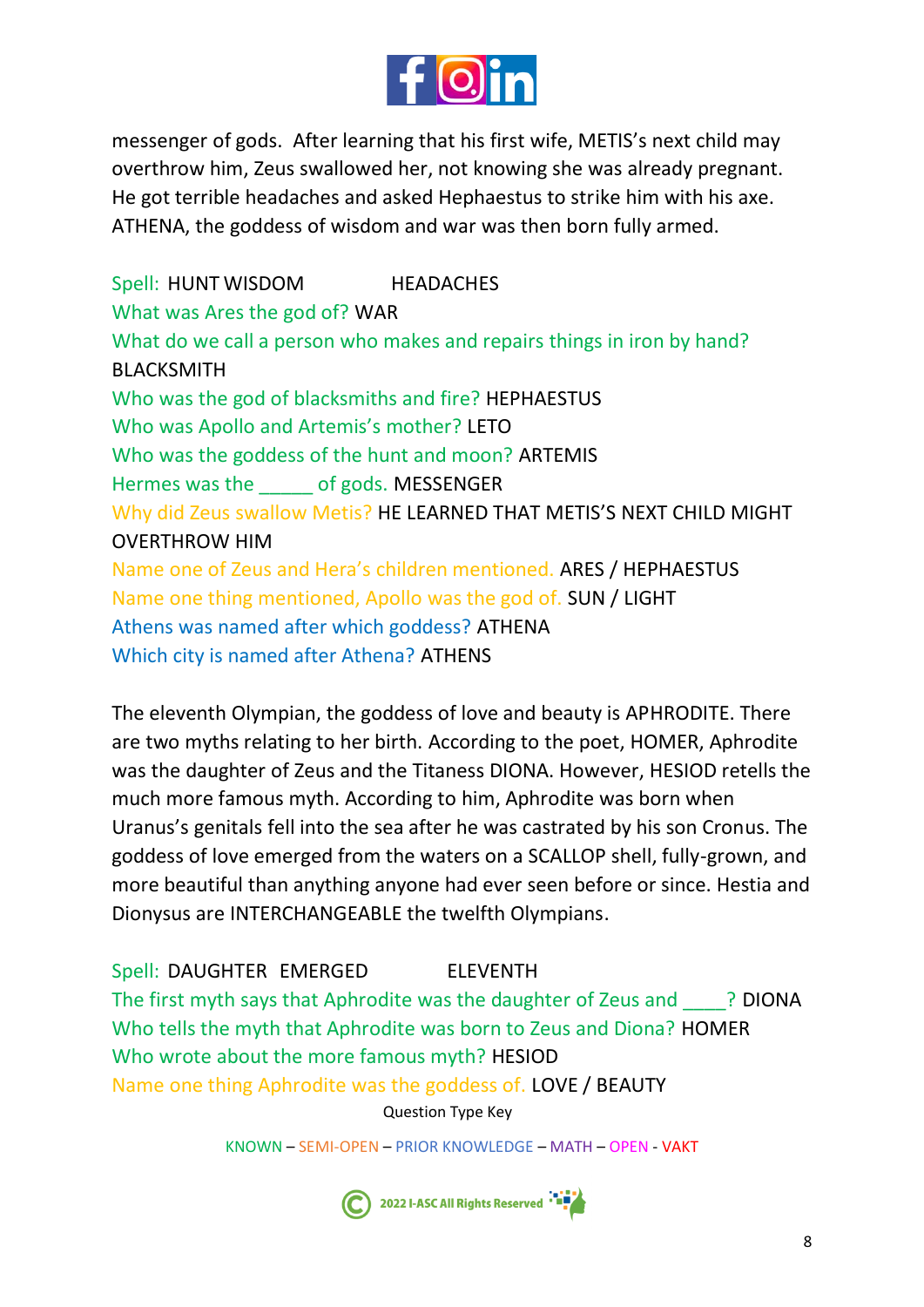

Name one of Aphrodite's possible fathers, depending on the myth. ZEUS / URANUS

Name one of the gods / goddesses that are interchangeable the twelfth Olympian? HESTIA / DIONYSUS What was Dionysus the god of? FERTILITY AND WINE Which of the gods or goddesses do you find the most interesting, and why?

### **Creative writing.**

Imagine that you were half human, half mythical creature. Describe your appearance, what you will eat, where you will live and just a general day in the life of a ....

### **Creative writing:**

If you could be a Greek god, what power would you want and why?

### **Extended Vaktivity: Make a Laurel Head Wreath:**



Before you begin: Real leaves are not required, but may be used if you wish.

#### You will need:

- Scissors
- Paper plates
- Green foam sheets or construction paper
- Glue.

Question Type Key

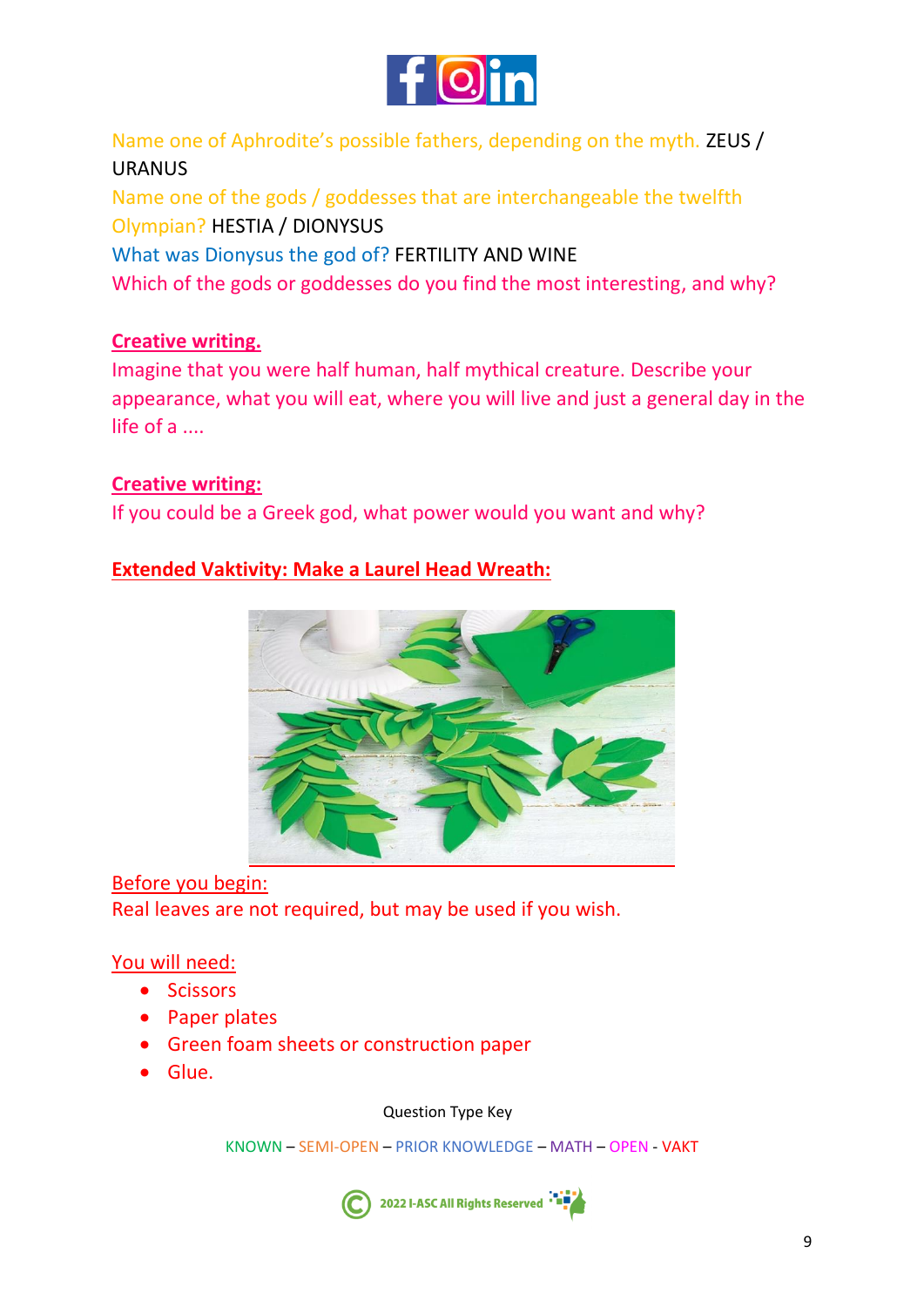

#### Steps:

1. If you are not using real leaves, cut out leafy patterns from the green paper. Otherwise, you can print the following onto green paper and cut it out.



- 2. Cut a wedge from a paper plate
- 3. Create a wreath that fits the client's head by cutting a large circle from the middle of the plate to create a head wreath
- 4. Starting at one tip of the wreath, glue the leaves in a v-pattern all the way to the back side of the wreath.
- 5. Repeat from the other top, gluing leaves toward the back until the two rows of leaves meet.
- 6. Allow to dry, and then enjoy wearing your leafy green wreaths.



Marquerette Müller is an educator at The Sisu hub, the first centre in South Africa that provides age-appropriate education to nonspeaking, minimally speaking and unreliable speaking autistics. In her free time, Marqueritte loves reading, and binge-watching series, especially about mythical or supernatural

beings.

### **References:**

<https://www.history.com/topics/ancient-history/greek-mythology>

Question Type Key